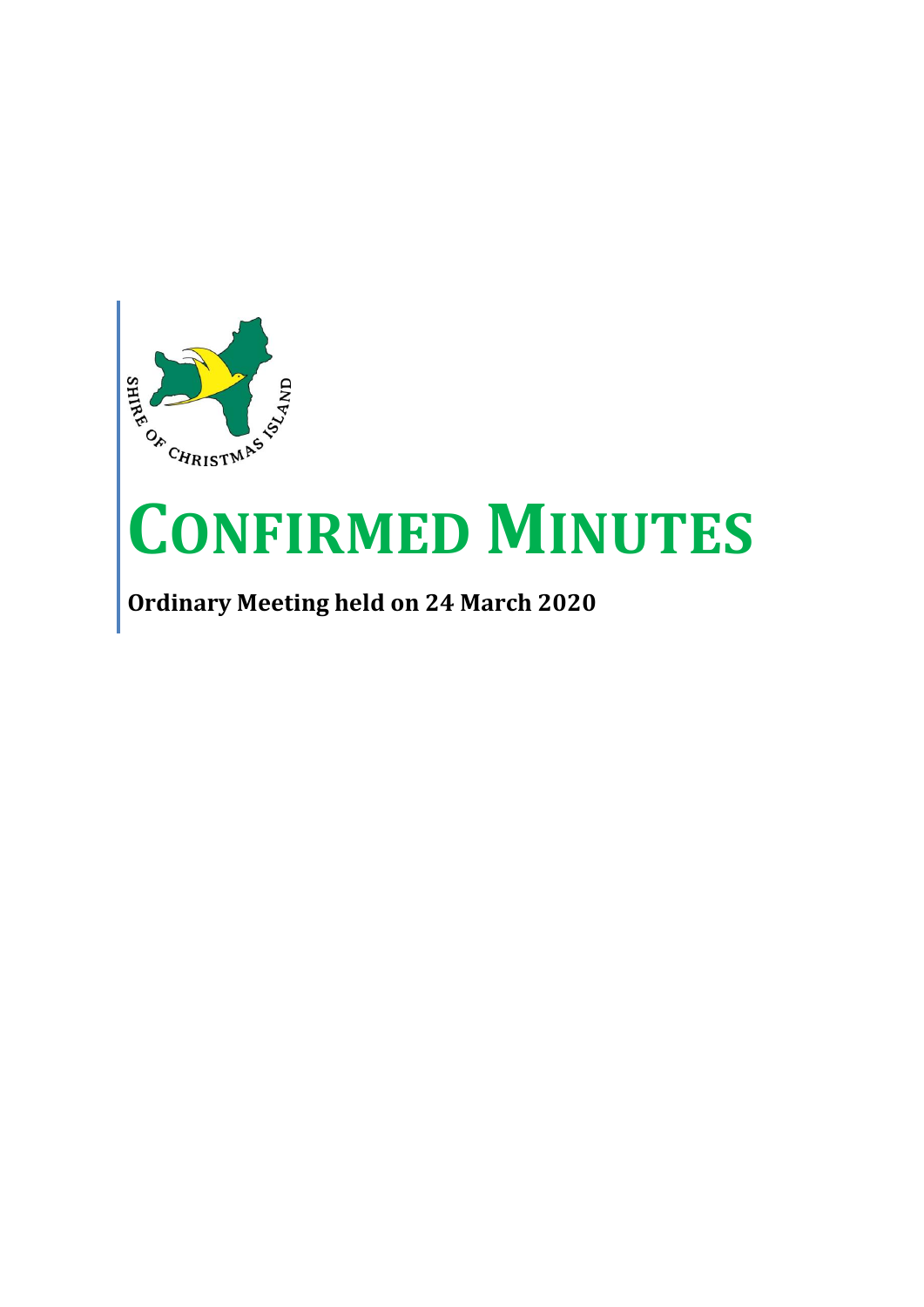

# **SHIRE OF CHRISTMAS ISLAND MEETING MINUTES CERTIFICATION**

#### **Minutes of the Ordinary meeting of the Shire of Christmas Island Council held at the George Fam Chambers at 7.00pm on Tuesday 24 March 2020**

### **TABLE OF CONTENTS**

| <b>Agenda</b><br>No. | <b>Item</b>                                                                                                             | Page         |  |  |  |  |  |
|----------------------|-------------------------------------------------------------------------------------------------------------------------|--------------|--|--|--|--|--|
|                      | <b>DECLARATION OF OPENING/ANNOUNCEMENT OF VISITORS</b>                                                                  | 1            |  |  |  |  |  |
| $\mathbf{1}$         | 1.1<br>SHIRE PRESIDENT DECLARED THE MEETING OPEN AT 7.00PM<br>1.2<br>ATTENDANCE BY PHONE - CR LEE                       |              |  |  |  |  |  |
|                      | RECORD OF ATTENDANCES/APOLOGIES/LEAVE OF ABSENCE GRANTED/DECLARATION OF<br>FINANCIAL/PROXIMITY & IMPARTIALITY INTERESTS |              |  |  |  |  |  |
|                      | 2.1<br><b>RECORD OF ATTENDANCE</b>                                                                                      |              |  |  |  |  |  |
| $\overline{2}$       | $2.2^{\circ}$<br><b>LEAVE OF ABSENCE</b>                                                                                | $\mathbf{1}$ |  |  |  |  |  |
|                      | 2.3<br>APOLOGY                                                                                                          |              |  |  |  |  |  |
|                      | 2.4<br>DECLARATION OF FINANCIAL/IMPARTIALITY/PROXIMITY INTEREST                                                         |              |  |  |  |  |  |
| 3                    | <b>RESPONSE TO PREVIOUS PUBLIC QUESTION TAKEN ON NOTICE</b>                                                             | $\mathbf{1}$ |  |  |  |  |  |
| 4                    | <b>PUBLIC QUESTION TIME</b>                                                                                             | $1 - 3$      |  |  |  |  |  |
|                      | <b>APPLICATION FOR LEAVE OF ABSENCE</b>                                                                                 |              |  |  |  |  |  |
| 5                    | 5.1<br>CR LEE                                                                                                           | 3            |  |  |  |  |  |
| 6                    | PETITIONS/DEPUTATIONS/PRESENTATIONS                                                                                     | 3            |  |  |  |  |  |
|                      | CONFIRMATION OF MINUTES OF PREVIOUS MEETING(S)/BUSINESS ARISING FROM                                                    |              |  |  |  |  |  |
| 7                    | <b>PREVIOUS MEETINGS</b>                                                                                                | 3            |  |  |  |  |  |
|                      | 7.1<br>MINUTES OF ORDINARY COUNCIL MEETING HELD ON 11 FEBRUARY 2020                                                     |              |  |  |  |  |  |
|                      | 7.2<br><b>BUSINESS ARISING FROM THE MINUTES OF PREVIOUS MEETINGS</b>                                                    |              |  |  |  |  |  |
| 8                    | ANNOUNCEMENTS BY THE PRESIDING MEMBER WITHOUT DISCUSSION                                                                | 3            |  |  |  |  |  |
|                      | <b>COMMITTEE REPORTS</b>                                                                                                |              |  |  |  |  |  |
|                      | MINUTES OF COMMUNITY CONSULTATIVE COMMITTEE MEETINGS<br>9.1                                                             |              |  |  |  |  |  |
| 9                    | DRAFT UNCONFIRMED MINUTES OF CCC COVID-19 MEETINGS ON 12TH & 17TH<br>9.2<br><b>MARCH</b>                                |              |  |  |  |  |  |
|                      | 9.3<br>CCC SUBMISSION TO THE DRAFT CONSERVATION ADVICE ON THE ABBOTT'S<br><b>BOOBY</b>                                  |              |  |  |  |  |  |
|                      | 9.4<br>TRANSPORT, LAND AND COMMUNICATIONS MANAGEMENT COMMITTEE MEETING                                                  |              |  |  |  |  |  |
| 10                   | <b>OFFICER REPORTS</b>                                                                                                  |              |  |  |  |  |  |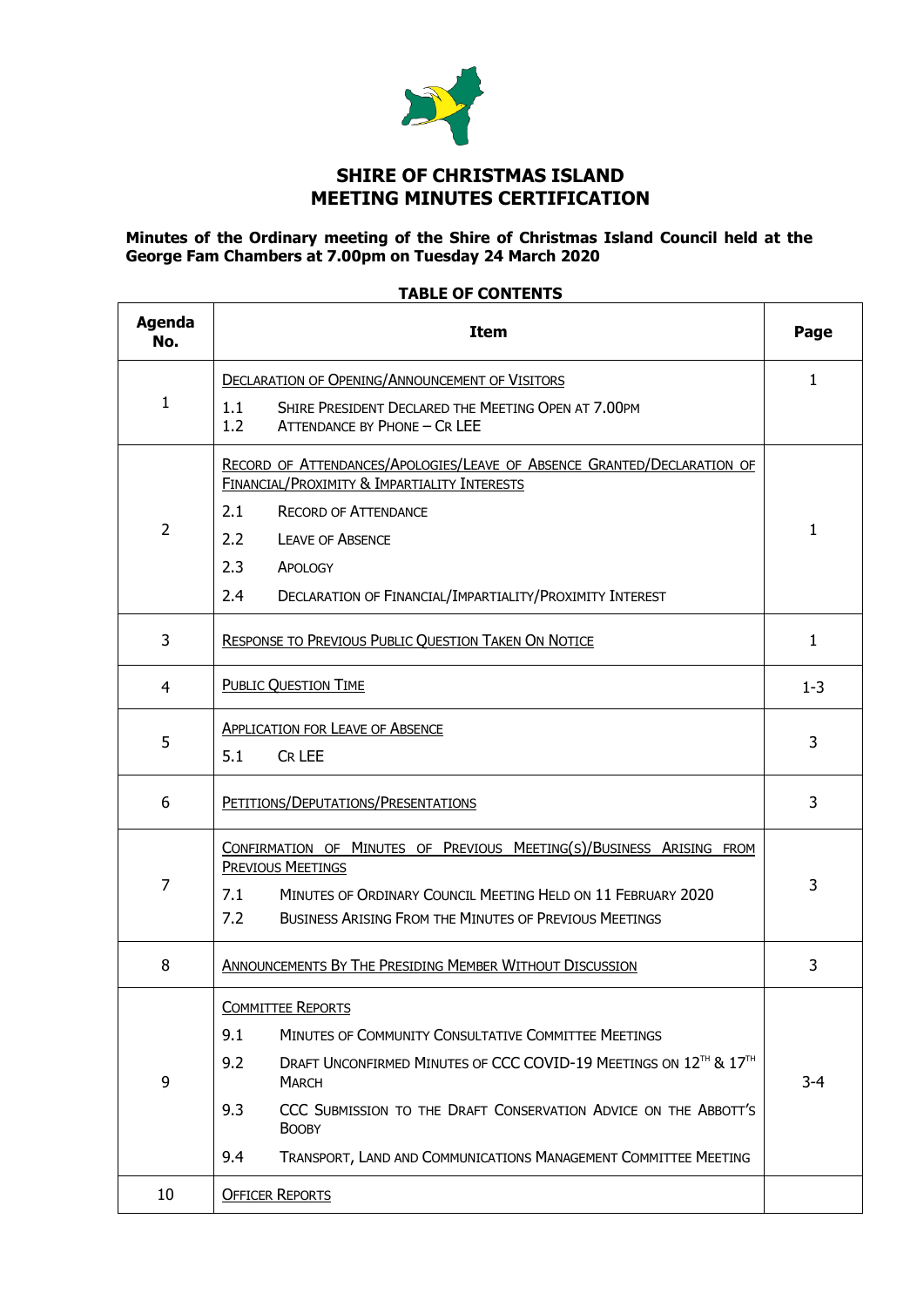| 10.1 | <b>CHIEF EXECUTIVE OFFICER</b><br>10.1.1 ALGA NATIONAL CONFERENCE ATTENDANCE - WITHDRAWN<br>10.1.2 MANAGEMENT ORDER         | 4       |
|------|-----------------------------------------------------------------------------------------------------------------------------|---------|
| 10.2 | <b>MANAGER FINANCE AND IT</b><br>10.2.1 SCHEDULE OF ACCOUNTS - FEBRUARY 2020<br>10.2.2 FINANCIAL STATEMENTS - FEBRUARY 2020 | $4 - 5$ |
| 10.3 | <b>MANAGER COMMUNITY/RECREATION SERVICES &amp; TRAINING</b><br>10.3.1 TERRITORY WEEK BANNERS                                | 5       |
| 10.4 | <b>MANAGER WORK, SERVICES &amp; WASTE</b><br>10.4.1 TENDER FRONT END LOADER                                                 | 5       |
| 10.5 | MANAGER GOVERNANCE, RESEARCH, POLICY AND GRANTS<br>10.5.1 COMMUNITY CONSULTATIVE COMMITTEE COMMUNITY GROUP MEMBERSHIP       | 5       |
| 11   | ELECTED MEMBERS MOTIONS OF WHICH PREVIOUS NOTICE HAS BEEN GIVEN                                                             | 5       |
| 12   | NEW BUSINESS OF AN URGENT NATURE INTRODUCED BY DECISION OF THE MEETING                                                      | 5       |
| 13   | <b>BEHIND CLOSED DOORS</b><br>13.1<br><b>CEO CONTRACT RENEWAL</b>                                                           | $5-6$   |
| 14   | <b>CLOSURE OF MEETING</b><br>THE SHIRE PRESIDENT CLOSED THE MEETING AT 8.10PM                                               | 6       |
| 15   | DATE OF NEXT MEETING: 28 APRIL 2020                                                                                         | 6       |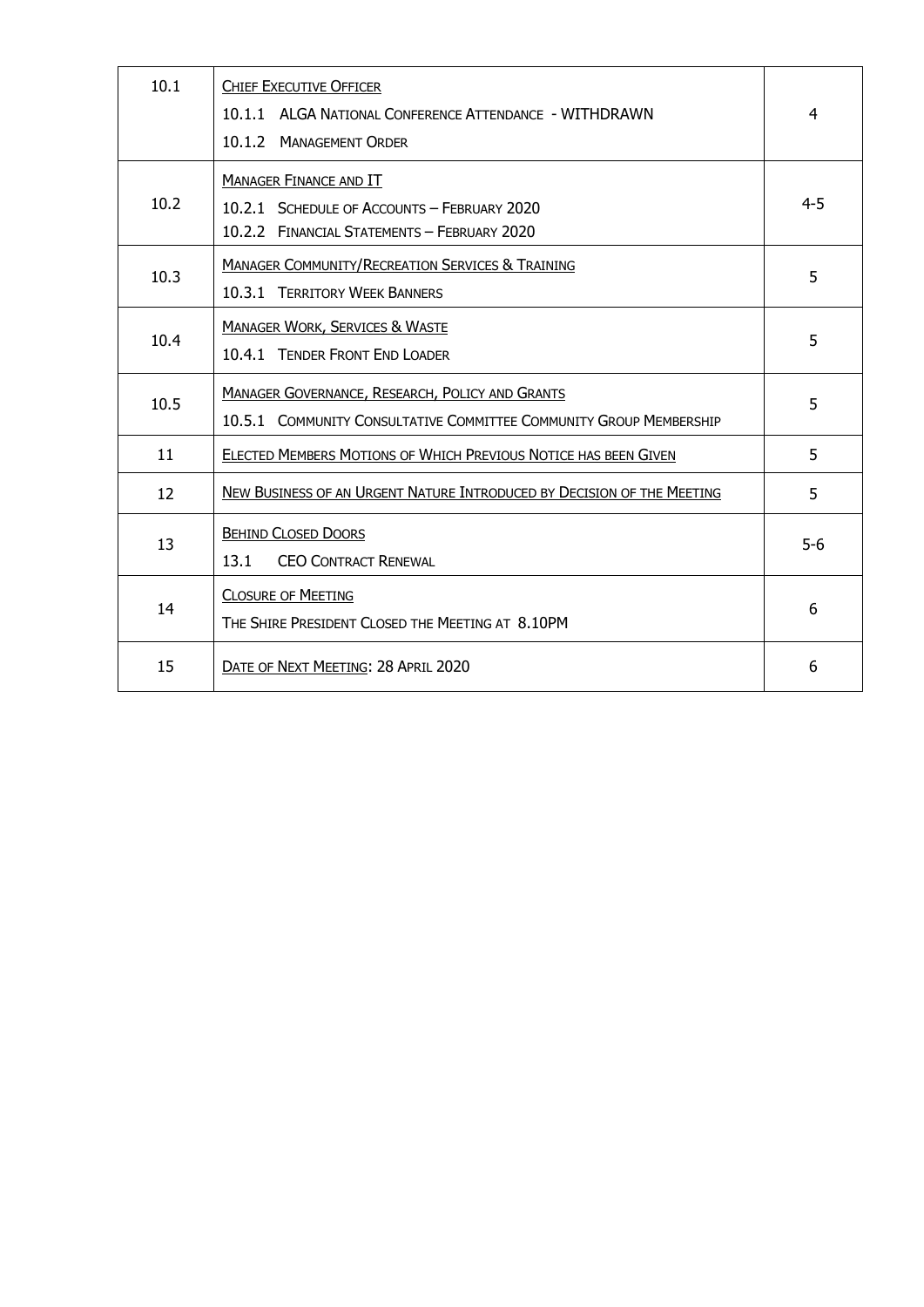

#### **CONFIRMED MINUTES**

**Ordinary Meeting of the Shire of Christmas Island held at the George Fam Chambers at 7.00pm on Tuesday 24 March 2020**

### **1 DECLARATION OF OPENING/ANNOUNCEMENT OF VISITORS**

- 1.1 The Shire President declared the meeting open at 7.00pm.
- 1.2 Attendance by phone Cr LEE

#### **Council Resolution**

**Moved: Cr WOO Seconded: Cr FOO Res. No: 17/20**

That Cr Kelvin LEE attend the Council Meeting by phone as per the ability for Councillors to do so under section 14a of the Local Government (Administration) Regulations (WA)(CI) 1996 and section 5.25(1)(ba) of the Local Government Act (WA)(CI) 1995

**Carried: 6/0**

#### **2 RECORD OF ATTENDANCE/APOLOGIES/LEAVE OF ABSENCE/ DECLARATIONS OF FINANCIAL INTEREST**

#### 2.1 **Record of Attendance**

Deputy President Cr Kee Heng **FOO** Councillors Cr Philip **WOO**

Shire President Cr Gordon **THOMSON** Cr Kelvin **LEE** Cr Hafiz **MASLI** Cr Morgan **SOH** Cr Farzian **ZAINAL**

| Chief Executive Officer                                             | David <b>PRICE</b> |
|---------------------------------------------------------------------|--------------------|
| Acting Manager Finance and Admin                                    | Rostyna <b>OH</b>  |
| Manager Works, Services & Waste                                     | Graeme HEDDITCH    |
| Manager Research, Policy, Governance & Grants/Minute Taker Chris SU |                    |

#### 2.2 **Leave of Absence** Cr Azmi **YON**

2.3 **Apologies** Manager Community/Recreation Services **Community/Recreation Services** Councillor Vincent **SAW**

#### 2.4 **Declarations of Financial/Impartiality/Proximity Interest**

# **3 RESPONSE TO PREVIOUS PUBLIC QUESTIONS TAKEN ON NOTICE**

#### **4 PUBLIC QUESTION TIME**

4.1 Bryce **CLARKE,** Manager of CI Cranage and of Unit 4 16-18 Gaze Road expressed concern to Council regarding the use of Round Up on Christmas Island. Proposed that Council examine chemical free options for park management on island.

Shire President Gordon **THOMSON** informed the meeting that in 2016 the Shire put in a three month moratorium from the use of glyphosate products such as Round Up based on the European Union's concerns regarding health impacts. The moratorium was to investigate other means of weed control and to investigate the regulatory regime for Round Up usage on island.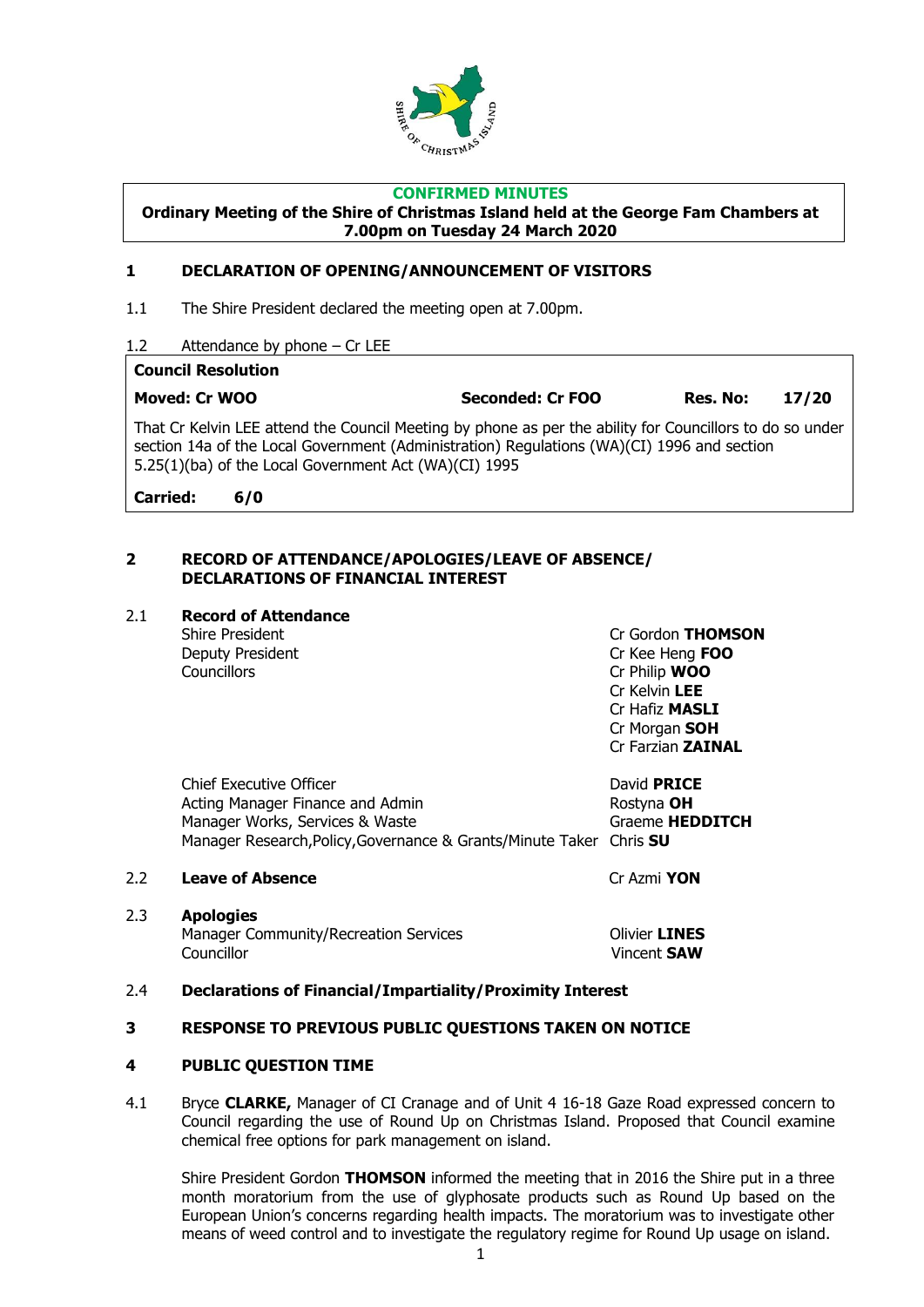Regulations allowed for its use and SOCI and PARKS both use Round Up under this regime with necessary personal protective equipment and training for staff. Both agencies continue to use it to this day because off the efficiency of the product in controlling weeds.

Shire President Gordon **THOMSON** sought to undertake a re-examination of the issue and invited Bryce **CLARKE** to forward any documents that may assist.

Bryce **CLARKE** agreed and thanked the Council for seeking to re-examine usage of Round Up.

4.2 Bryce **CLARKE,** Manager of CI Cranage and of Unit 4 16-18 Gaze Road informed the Council that he thought persons burning plastics in domestic incinerators was inappropriate. Informed meeting that he thought Shire personnel were burning plastics adjacent to CI Cranage and that the Settlement Supermarket and that the Mahayana Buddhist temple on Gaze Road were also undertaking plastic burning. CEO David **PRICE** responded that these things are disallowed under local law.

CEO David **PRICE** will investigate the matter quickly.

4.3 Bryce **CLARKE,** Manager of CI Cranage and of Unit 4 16-18 Gaze Road informed the Council that he was undertaking a tourism initiative on Christmas Island and queried why doesn't the Council allow for caravan parks?

Shire President Gordon **THOMSON** informed Bryce **CLARKE** that the active and current Town Planning Scheme 2 can deal with applications for caravan parks in the appropriate zoning and invited Bryce **CLARKE** to make an Application through Council for such consideration of such usage. Informed Bryce **CLARKE** that the Town Planning Scheme 2 is going to be reviewed in 2020 as per the five year statutory requirement and invited him to take part in the public review period by submitting comment.

- 4.4 Cr Farzian **ZAINAL** queried the refill schedule of the Lily Beach Watertank. CEO David **PRICE**  to follow up and arrange for refill if currently needed.
- 4.5 Cr Farzian **ZAINAL** requested an update from the Environmental Planning Session that Shire held in February with other agencies and stakeholders.

CEO David **PRICE** recalled the front page Islander articles in February with the Eco-Crab launch and updates from the Environmental Planning Session. He informed the Council that the 12 month plan that had been created as an outcome of the session has been forced into review because of the State of Emergency called for COVID-19. This disrupted travel schedules to the IOTs, noting that the upcoming visit of the WA Dept. Water and Environmental Regulation personnel cannot travel to the IOTs anymore delaying the launch of the steel drinking container initiative. Beach clean ups are cancelled and the opening of the Eco-Crabs Industry / Island Care workshop at Council's old Parks and Gardens depot is also put on hold.

Cr Farzian **ZAINAL** asked will the public be advised of the cancellations. CEO David **PRICE** responded in the affirmative noting that events such as Seniors Week and possibly even Territory Week in October were being reviewed.

- 4.6 Cr Morgan **SOH** raised concerns about petrol prices on Christmas Island. He noted that the price for oil had fallen significantly internationally and wanted to know when that price movement would be reflected on island. Shire President Gordon **THOMSON** responded that the operator is the sole entity in charge of pricing; residents had made applications to the Australian Consumer and Competition Commission (ACCC) regarding fuel costs on island in the past when pricing structures in the past concerned them.
- 4.7 Cr **FOO** Kee Heng advised Council that residents had raised concerns with him regarding possible shortages of food and essential items. Council noted the present unavailability of cooking oil on island. Shire President Gordon **THOMSON** reported that there was an Administrator's announcement that included talk about additional freight plane service to the IOTs more than the fortnightly TOLL freighter at present. Council noted that the Jakarta and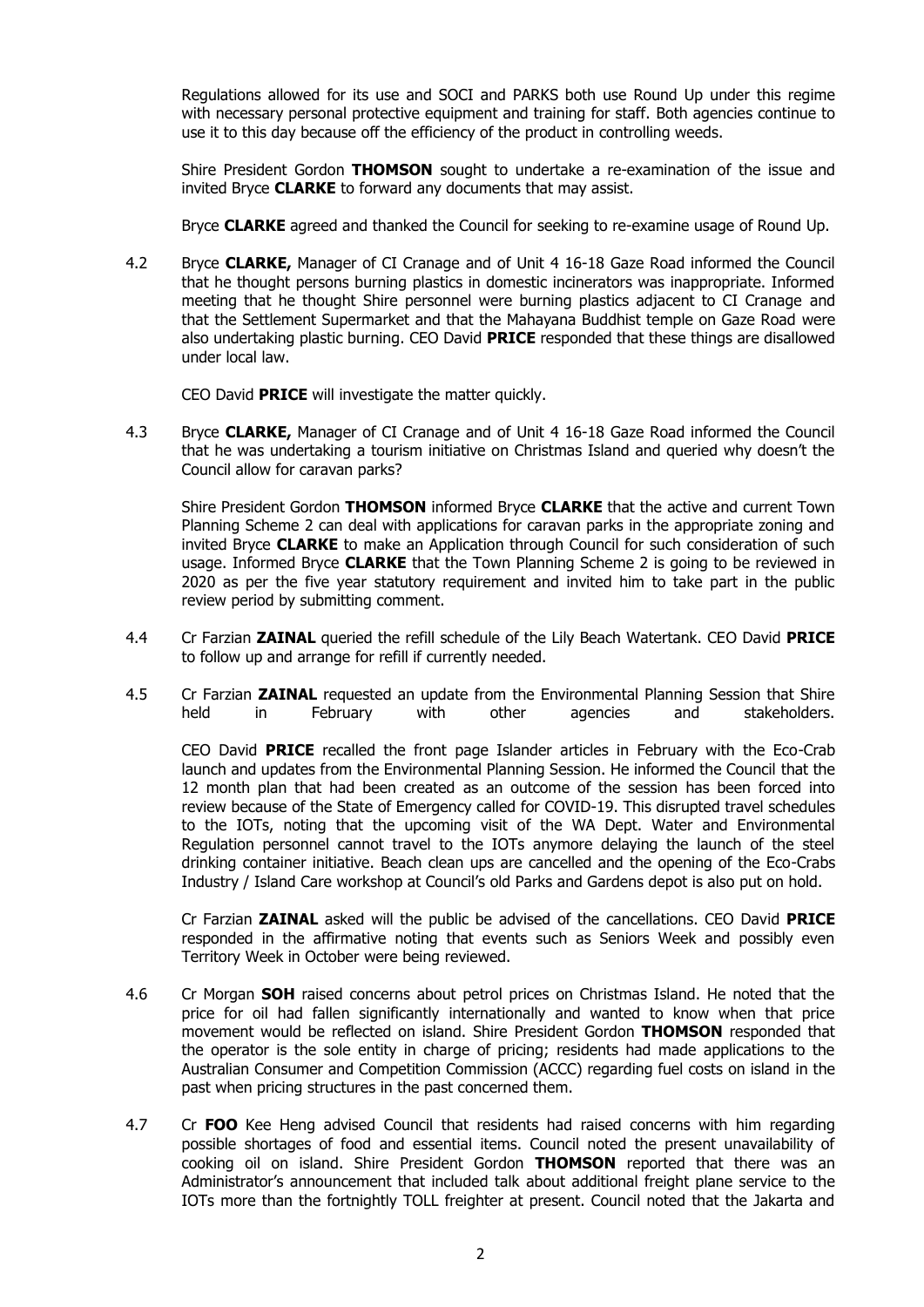Kuala Lumpur flights had ceased; both of those flights brought a quantity of food on the island on their fortnightly and weekly routes respectively.

# **5 APPLICATIONS FOR LEAVE OF ABSENCE**

5.1 Leave of Absence – Cr LEE

The Leave of Absence application for Cr Kelvin **LEE** is withdrawn as Cr **LEE** is attending the meeting through phone by resolution earlier in the meeting.

| <b>Council Resolution</b>                |                                                                                             |                            |
|------------------------------------------|---------------------------------------------------------------------------------------------|----------------------------|
| Moved: -                                 | Seconded: -                                                                                 | Res. No:<br>$\blacksquare$ |
| approved.                                | That the leave of absence application submitted by Cr Kelvin LEE (3/3/2020 to 14/4/2020) be |                            |
| <b>Carried:</b><br>$\blacksquare$        |                                                                                             |                            |
| 6<br>PETITIONS/DEPUTATIONS/PRESENTATIONS |                                                                                             |                            |

#### **7 CONFIRMATION OF MINUTES OF PREVIOUS MEETINGS/BUSINESS ARISING FROM THE MINUTES OF PREVIOUS MEETINGS**

Cr Phillip **WOO** noted an error in the February 11 minutes in 'Deputy President' was referred to where 'President' should be. Minute Taker Chris **SU** noted and actioned correction.

#### **7.1 Minutes of Ordinary Council Meeting held on 11 February 2020** Members considered the unconfirmed minutes.

| <b>Council Resolution</b>                                                           |                  |          |       |
|-------------------------------------------------------------------------------------|------------------|----------|-------|
| <b>Moved: Cr WOO</b>                                                                | Seconded: Cr FOO | Res. No: | 18/20 |
| That Council adopt the unconfirmed minutes of the 11 February 2020 Council Meeting. |                  |          |       |
| Carried:<br>7/0                                                                     |                  |          |       |

# **7.2 Business Arising from the Minutes of Previous Meetings**

7.2.1 Cr Farzian **ZAINAL** thanked MWS Graeme **HEDDITCH** crossing work at Jalan Pantai, Flying Fish Cove and asked when the speed hump installation may begin? MWS Graeme **HEDDITCH**  responded that when the team completes kerbing work on Quarry Road, they can attend to Jalan Pantai.

#### **8 ANNOUNCEMENTS BY PRESIDING MEMBER WITHOUT DISCUSSION**

#### **9 REPORTS OF COMMITTEES**

9.1 Minutes of Community Consultative Committee Meetings

| Counch Resolution |                         |          |       |
|-------------------|-------------------------|----------|-------|
| Moved: Cr WOO     | <b>Seconded: Cr FOO</b> | Res. No: | 19/20 |

That the Confirmed Minutes of the Community Consultative Committee meeting held on 6th November and 4th December 2019 and that the Unconfirmed Minutes of the CCC meeting held on 4th March 2020 be received.

**Carried: 7/0**

**Council Resolution**

**Council Resolution**

9.2 Draft Unconfirmed Minutes of CCC COVID-19 meetings on 12th and 17th March

| Moved: Cr WOO |  |  |  |  |  | Seconded: Cr FOO |  |  |  | Res. No: |   | 20/20       |  |
|---------------|--|--|--|--|--|------------------|--|--|--|----------|---|-------------|--|
|               |  |  |  |  |  | - -              |  |  |  |          | . | _ _ _ _ _ _ |  |

That the Council receive the draft unconfirmed minutes of the 12th March CCC Meeting with the IOTHS and the 17th March CCC Meeting on Christmas Island on COVID-19 impact.

**Carried: 7/0**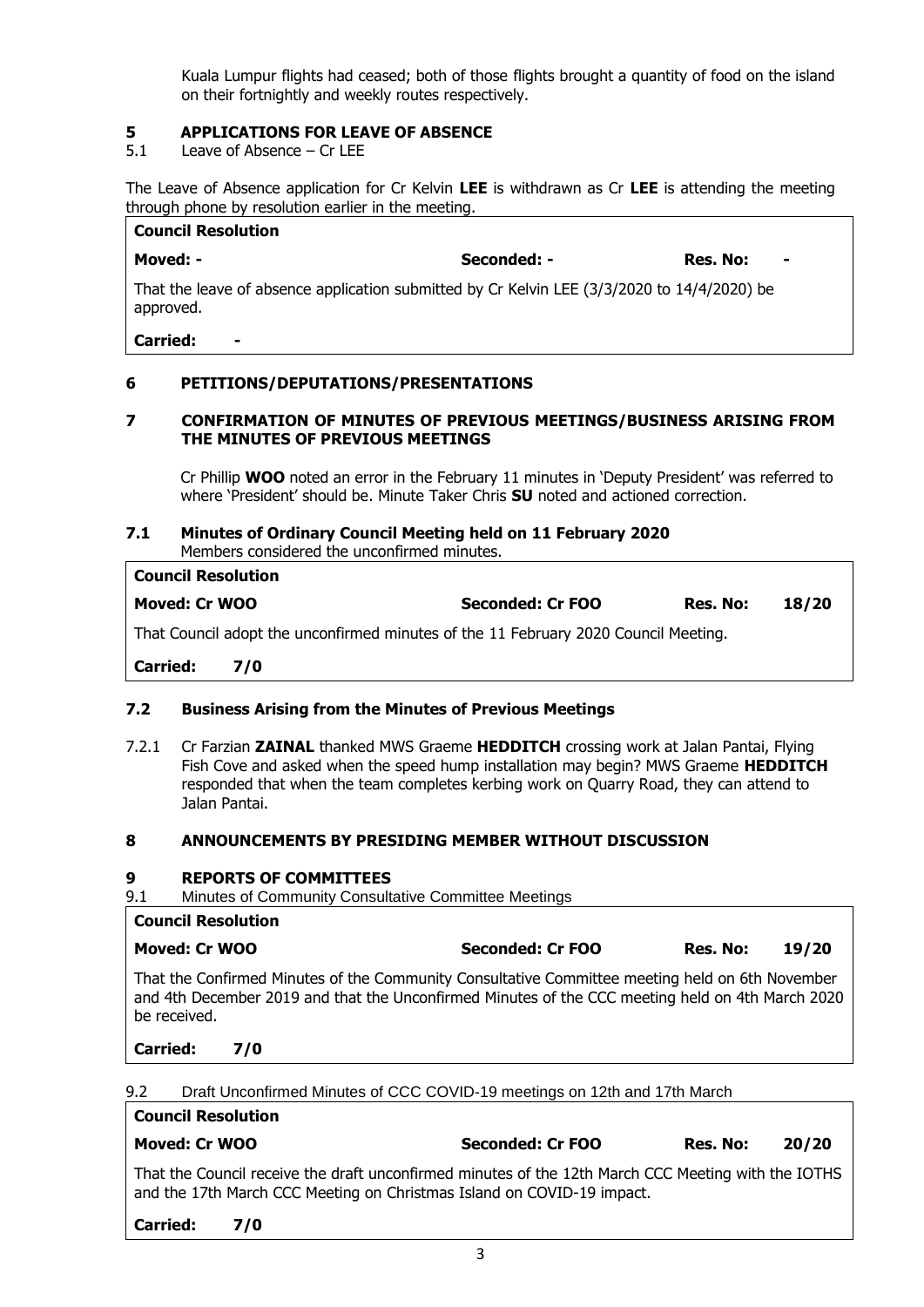#### 9.3 CCC Submission to the Draft Conservation Advice on the Abbott's Booby

| <b>Council Resolution</b>                                                                                                                                                                                                                                                                                                                   |                           |          |       |
|---------------------------------------------------------------------------------------------------------------------------------------------------------------------------------------------------------------------------------------------------------------------------------------------------------------------------------------------|---------------------------|----------|-------|
| <b>Moved: Cr SOH</b>                                                                                                                                                                                                                                                                                                                        | <b>Seconded: Cr MASLI</b> | Res. No: | 21/20 |
| That the submission made by the CCC to the Commonwealth Department of Environment on the Draft<br>Conservation Advice on the Abbott's Booby be adopted and received.                                                                                                                                                                        |                           |          |       |
| <b>Carried:</b><br>7/0                                                                                                                                                                                                                                                                                                                      |                           |          |       |
| 9.4<br>Transport, Land and Communications Management Committee Meeting<br>Manager of Governance, Research, Policy and Grants Chris SU informed the meeting that this item is<br>a clerical error in inclusion as Council Meeting had already received the draft minutes in the February<br>11 <sup>th</sup> Council Meeting and apologised. |                           |          |       |
| <b>Council Resolution</b>                                                                                                                                                                                                                                                                                                                   |                           |          |       |
| Moved: -                                                                                                                                                                                                                                                                                                                                    | Seconded: -               | Res. No: |       |
| That the Draft Minutes of the Transport, Land and Communications Committee meeting of February 7 <sup>th</sup><br>2020 be received                                                                                                                                                                                                          |                           |          |       |
| Carried:                                                                                                                                                                                                                                                                                                                                    |                           |          |       |

 $\overline{\mathsf{I}}$ 

# **10 REPORTS OF OFFICERS**

# **10.1 Chief Executive Officer**

10.1.1 ALGA National Conference Attendance

|  |  |                               |  |  |  |  | The CEO David PRICE withdrew this item as ALGA recently updated that the Conference is |  |
|--|--|-------------------------------|--|--|--|--|----------------------------------------------------------------------------------------|--|
|  |  | cancelled because of COVID 19 |  |  |  |  |                                                                                        |  |

| <b>Council Resolution</b> |             |               |
|---------------------------|-------------|---------------|
| Moved: -                  | Seconded: - | Res. No:<br>۰ |
| $\sim$                    | .           | .             |

Council notes that the 2020 Australian Local Government National Assembly Conference scheduled for 14 to 17 June 2020 in Canberra has been cancelled.

**Carried: -**

# 10.1.2 Management Order

|                 | <b>Council Resolution</b>                                                                                                                                                           |                  |          |       |
|-----------------|-------------------------------------------------------------------------------------------------------------------------------------------------------------------------------------|------------------|----------|-------|
|                 | Moved: Cr FOO                                                                                                                                                                       | Seconded: Cr WOO | Res. No: | 22/20 |
| <b>Carried:</b> | Council approves the proposed conditions of the Management Order for the Proposed Gaze Road<br>Community Recreation Area Lot 3061 and accordingly the CEO is to advise IOTA.<br>7/0 |                  |          |       |
| 10.2            | <b>Manager Finance &amp; Administration</b><br>10.2.1 Schedule of Accounts - February 2020                                                                                          |                  |          |       |
|                 |                                                                                                                                                                                     |                  |          |       |

| <b>Council Resolution</b>                                                                |     |                         |          |       |  |  |  |  |  |
|------------------------------------------------------------------------------------------|-----|-------------------------|----------|-------|--|--|--|--|--|
| Moved: Cr SOH                                                                            |     | <b>Seconded: Cr FOO</b> | Res. No: | 23/20 |  |  |  |  |  |
| That Council approves the expenditure as presented in February 2020 Schedule of Accounts |     |                         |          |       |  |  |  |  |  |
| <b>Carried:</b>                                                                          | 7/0 |                         |          |       |  |  |  |  |  |

|--|

| Moved: Cr MASLI           | Seconded: Cr FOO | Res. No: | 24/20 |  |
|---------------------------|------------------|----------|-------|--|
| <b>Council Resolution</b> |                  |          |       |  |
|                           | ----             |          |       |  |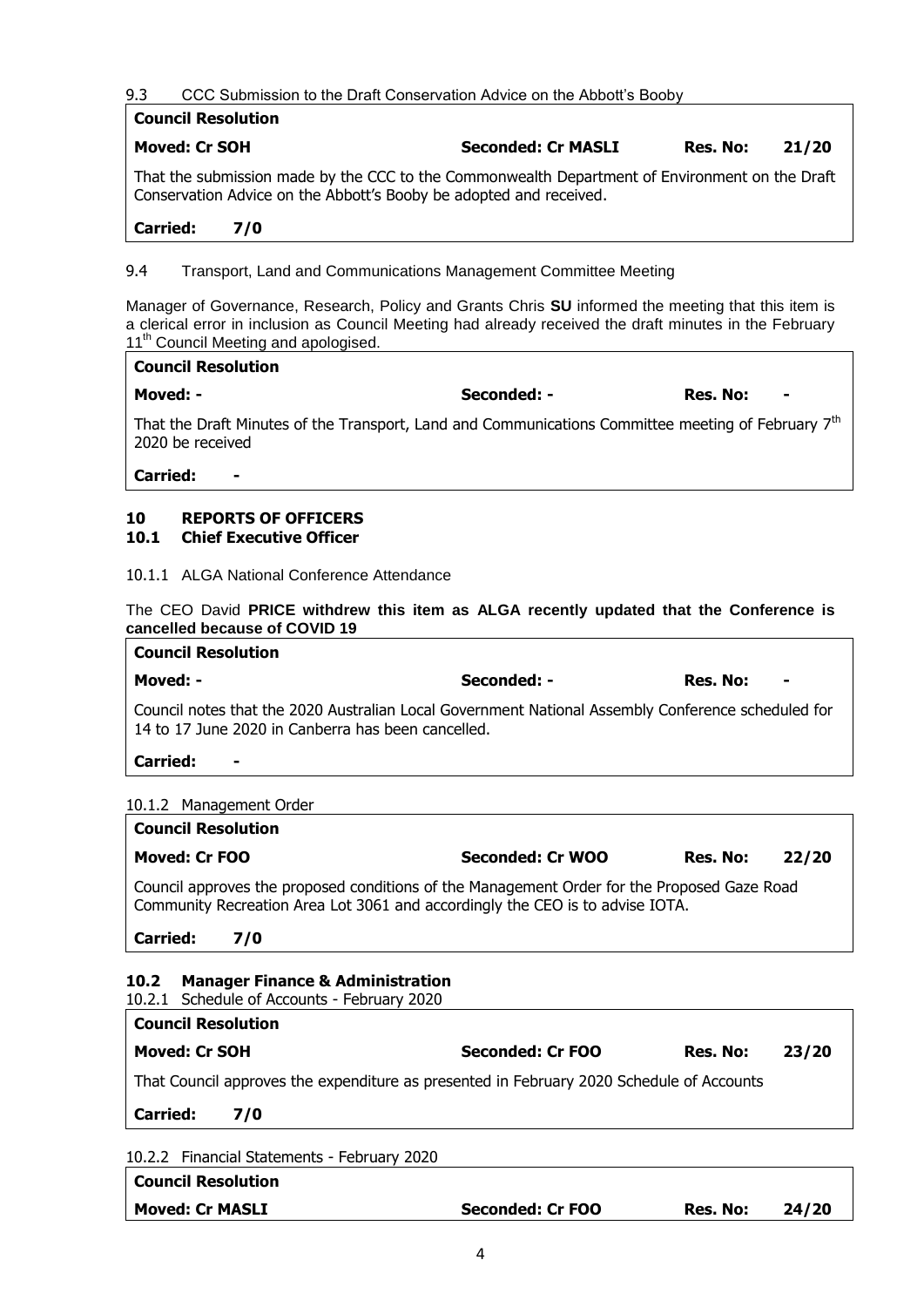That Council receives the Financial Statements of February 2020 for the Municipal Fund.

**Carried: 7/0**

| 10.3.1 Territory Week Banners                                                                               |                                                             |                 |       |
|-------------------------------------------------------------------------------------------------------------|-------------------------------------------------------------|-----------------|-------|
| <b>Council Resolution</b>                                                                                   |                                                             |                 |       |
| <b>Moved: Cr ZAINAL</b>                                                                                     | <b>Seconded: Cr MASLI</b>                                   | Res. No:        | 25/20 |
| That Council approve the purchase of 25 banners for the Territory Week Festival.                            |                                                             |                 |       |
| <b>Carried:</b><br>7/0                                                                                      |                                                             |                 |       |
| 10.4<br><b>Manager Works, Services &amp; Waste</b>                                                          |                                                             |                 |       |
| 10.4.1 Tender Front End Loader                                                                              |                                                             |                 |       |
| <b>Council Resolution</b>                                                                                   |                                                             |                 |       |
| <b>Moved: Cr FOO</b>                                                                                        | Seconded: Cr SOH                                            | Res. No:        | 26/20 |
| That Council does not accept the Tender for the Front End Loader from Bryce Clark of \$2,112.00             |                                                             |                 |       |
| <b>Carried:</b><br>7/0                                                                                      |                                                             |                 |       |
| Manager Governance, Research, Policy & Grants<br>10.5                                                       |                                                             |                 |       |
|                                                                                                             |                                                             |                 |       |
|                                                                                                             | Community Consultative Committee Community Group Membership |                 |       |
| <b>Council Resolution</b>                                                                                   |                                                             |                 |       |
| <b>Moved: Cr FOO</b>                                                                                        | Seconded: Cr WOO                                            | <b>Res. No:</b> | 27/20 |
| That the Council accept the new nominees from the Community Consultative Committee member<br>organisations; |                                                             |                 |       |
| 10.5.1<br>Union of Christmas Island Workers<br>CI Neighbourhood Centre                                      | Kelvin LEE<br><b>Olivier LINES</b>                          |                 |       |

| Christmas Island Phosphates<br>Joy WICKENDON<br>Malay Association of Christmas Island<br>Azmi YON<br>Chinese Literary Association<br>Gee FOO<br>Islamic Council of Christmas Island<br>Greg MCINTOSH<br>Christmas Island Women's Association<br>Nora KOH |
|----------------------------------------------------------------------------------------------------------------------------------------------------------------------------------------------------------------------------------------------------------|
|                                                                                                                                                                                                                                                          |
|                                                                                                                                                                                                                                                          |
|                                                                                                                                                                                                                                                          |
|                                                                                                                                                                                                                                                          |
|                                                                                                                                                                                                                                                          |
| Jackie TEH<br>Poon Saan Club                                                                                                                                                                                                                             |
|                                                                                                                                                                                                                                                          |

**Carried: 7/0**

# **11 ELECTED MEMBERS MOTIONS OF WHICH PREVIOUS NOTICE HAS BEEN GIVEN**

### **12 NEW BUSINESS OF AN URGENT NATURE INTRODUCED BY DECISION OF THE MEETING**

#### **13 BEHIND CLOSED DOORS**

| <b>Council Resolution</b>                                                                                                                                                     |                  |          |       |  |  |
|-------------------------------------------------------------------------------------------------------------------------------------------------------------------------------|------------------|----------|-------|--|--|
| <b>Moved: Cr MASLI</b>                                                                                                                                                        | Seconded: Cr FOO | Res. No: | 28/20 |  |  |
| The meeting be closed to members of the public in accordance with section 5.23(2) of the Local<br>Government Act 1995 for council to discuss matter of a confidential nature. |                  |          |       |  |  |
| <b>Carried:</b><br>7/0                                                                                                                                                        |                  |          |       |  |  |
| <b>CEO CONTRACT RENEWAL</b><br>13.1                                                                                                                                           |                  |          |       |  |  |
| <b>Council Resolution</b>                                                                                                                                                     |                  |          |       |  |  |
| <b>Moved: Cr MASLI</b>                                                                                                                                                        | Seconded: Cr FOO | Res. No: | 29/20 |  |  |